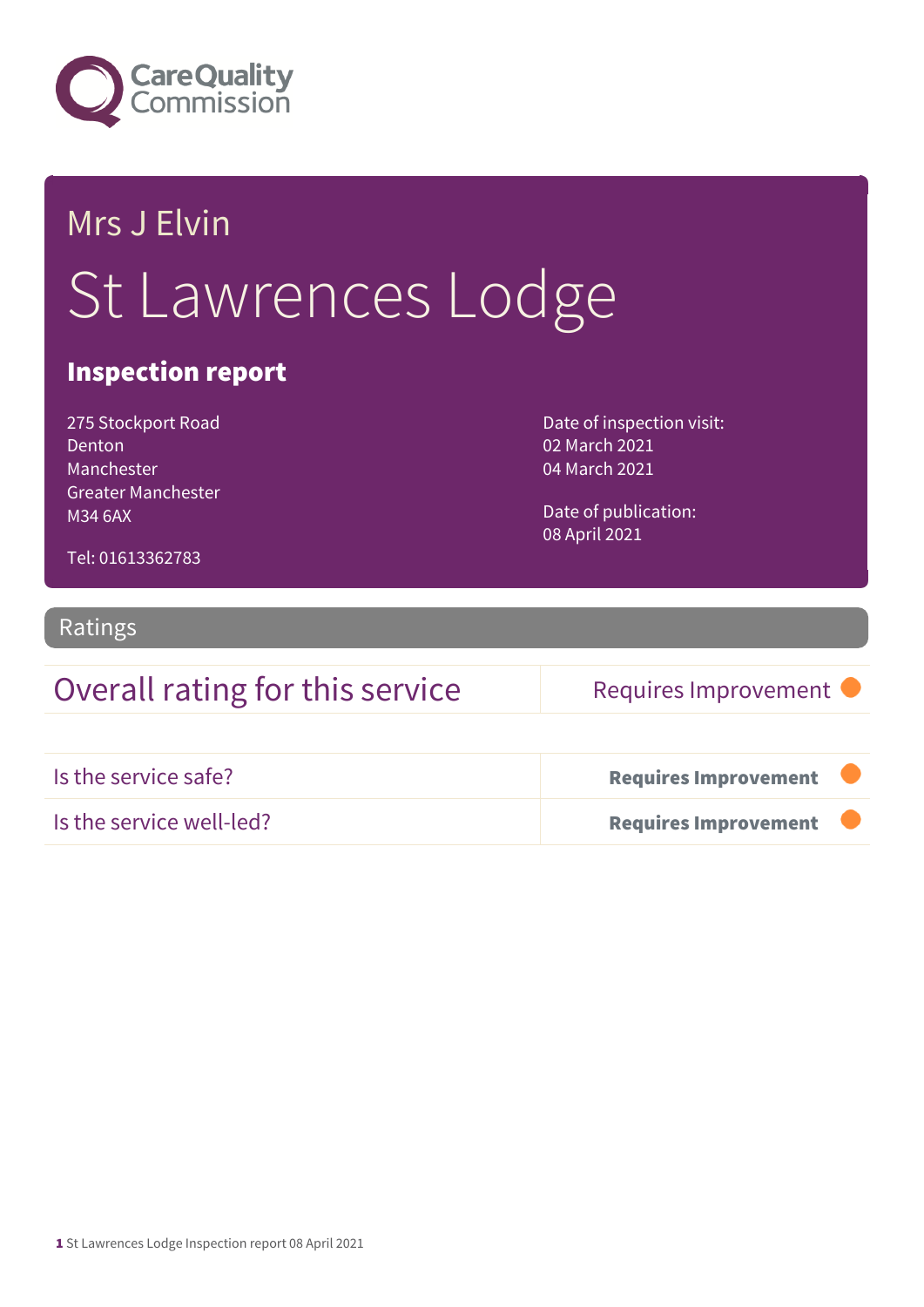## Summary of findings

### Overall summary

#### About the service

St Lawrences Lodge is a residential care home providing personal care to 13 people aged 65 and over at the time of the inspection. The service is registered to support up to 20 people in one adapted building.

#### People's experience of using this service and what we found

Health and safety checks were completed, some checks had not been reviewed in the required time frames and action had not always been taken in a timely manner when work needed to be undertaken. The provider's audit process was not sufficiently robust to ensure such checks were completed, therefore safety issues had been left unnoticed. Following our inspection the provider confirmed the required work would be completed.

Systems in place for staff recruitment were not sufficiently robust. Staff files did not all contain the necessary pre-employment checks to ensure fit and proper people were employed. There were sufficient staff to meet peoples' needs. Staff knew people well, interactions were friendly, caring and unrushed.

People received their medicines as prescribed, but systems were either not in place or robust enough to demonstrate medicines were effectively managed.

Systems in place for the oversight, monitoring and improvement of the service were not sufficiently robust.

Risk management plans were in place to guide staff on the action to take to mitigate risks. Some records were not dated, lacked evidence of review and were not always updated as people's needs changed. All care records were in the process of being reviewed and updated. We found plans that had been updated gave staff sufficient accurate detail to guide them on the care and support people needed.

Staff were aware of their responsibilities to safeguard people from abuse. Relatives we spoke with were confident their family members were kept safe. They said, "Of course [my relative] is safe. The staff are really kind" and "The staff are just as good with me as they are with [my relative]."

Risks to people who used the service and staff relating to infection prevention and control, and specifically Covid 19, had been assessed and appropriate action taken. The provider was promoting good infection control and hygiene practices. Staff had received additional training, including handwashing and use of personal protective equipment (PPE).

The service is required to have a registered manager in place. A registered manager is a person who has registered with the Care Quality Commission to manage the service. Like registered providers, they are 'registered persons'. Registered persons have legal responsibility for meeting the requirements in the Health and Social Care Act 2008 and associated Regulations about how the service is run. The service did not have a registered manager.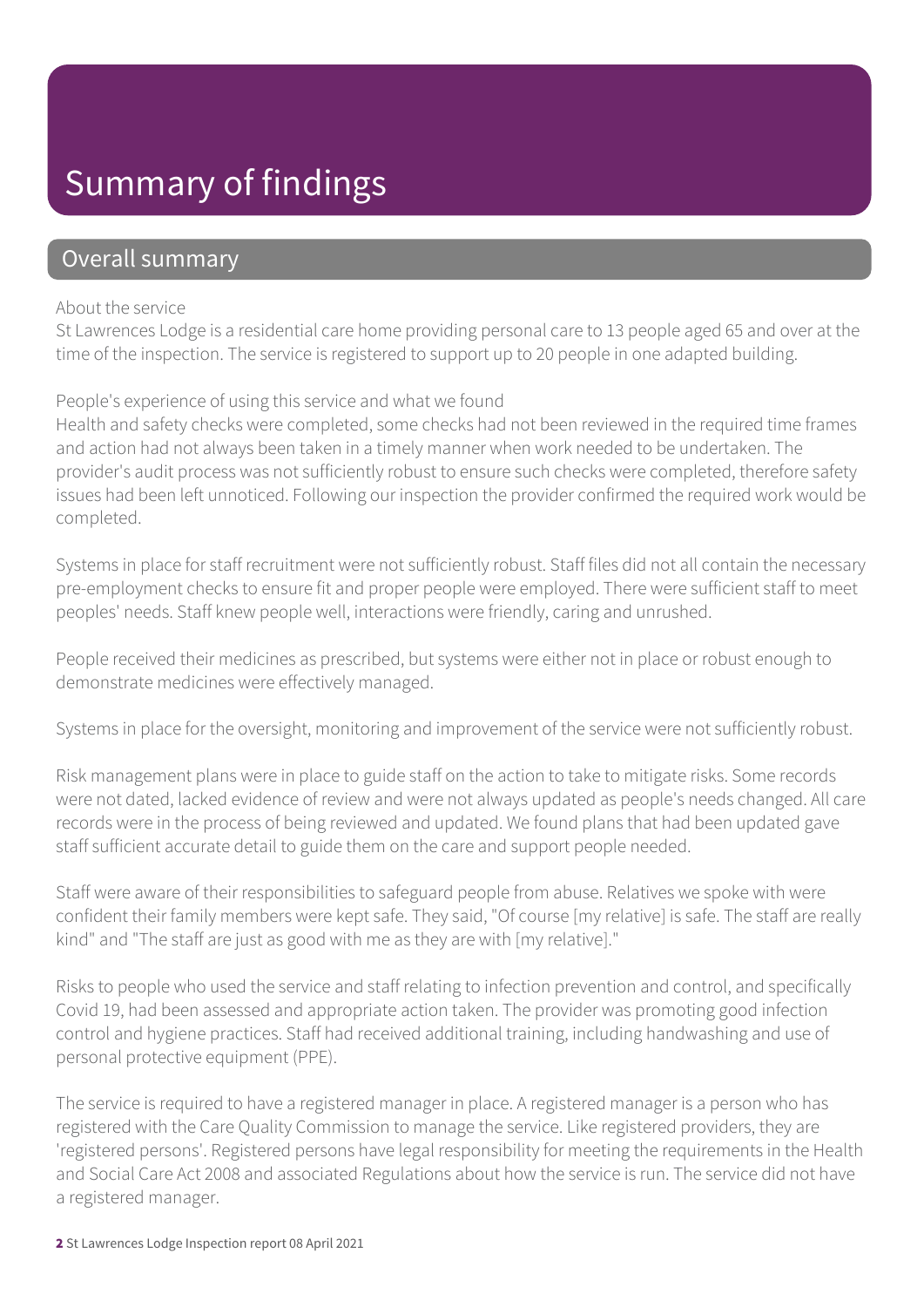Relatives and staff were positive about the home, the way it was run and the new manager. Relatives said, "There's nothing I'd criticise. It's a nice, warm, friendly home. It's got a personal touch" and "Staff are really patient and have a good sense of humour. They are great at getting the residents to laugh. It doesn't matter if people spill something, the carers tell them not to worry and will make them smile."

For more details, please see the full report which is on the CQC website at www.cqc.org.uk

#### Rating at last inspection

The last rating for this service was good (published 26 March 2020).

We also undertook an Infection Prevention and Control inspection in November 2020. We were assured that this service met good infection prevention and control guidance. We did not rate the service at this inspection.

#### Why we inspected

The inspection was prompted in part due to concerns received about management of the service, medicines, infection control, accidents and incidents, risk management and training. As a result, we undertook a focused inspection to review the key questions of safe and well-led only.

We have found evidence that the provider needs to make improvements. Please see the safe and well-led sections of this full report. The overall rating for the service has changed from good to requires improvement. This is based on the findings at this inspection.

#### Enforcement

We are mindful of the impact of the COVID-19 pandemic on our regulatory function. This meant we took account of the exceptional circumstances arising as a result of the COVID-19 pandemic when considering what enforcement action was necessary and proportionate to keep people safe as a result of this inspection. We will continue to discharge our regulatory enforcement functions required to keep people safe and to hold providers to account where it is necessary for us to do so.

We have identified breaches in relation to governance, premises and equipment, medicines and staff recruitment at this inspection. The provider and manager were aware prior to our inspection of most of the concerns we found. They had in place an action plan for rectifying concerns. The provider had also agreed a voluntary suspension on admissions, to allow time to complete improvements required.

Please see the action we have told the provider to take at the end of this report.

#### Follow up

We will meet with the provider following this report being published to discuss how they will make changes to ensure they improve their rating to at least good. We will also request an action plan for the provider to understand what they will do to improve the standards of quality and safety. We will work alongside the provider and local authority to monitor progress. We will return to visit as per our re-inspection programme. If we receive any concerning information we may inspect sooner.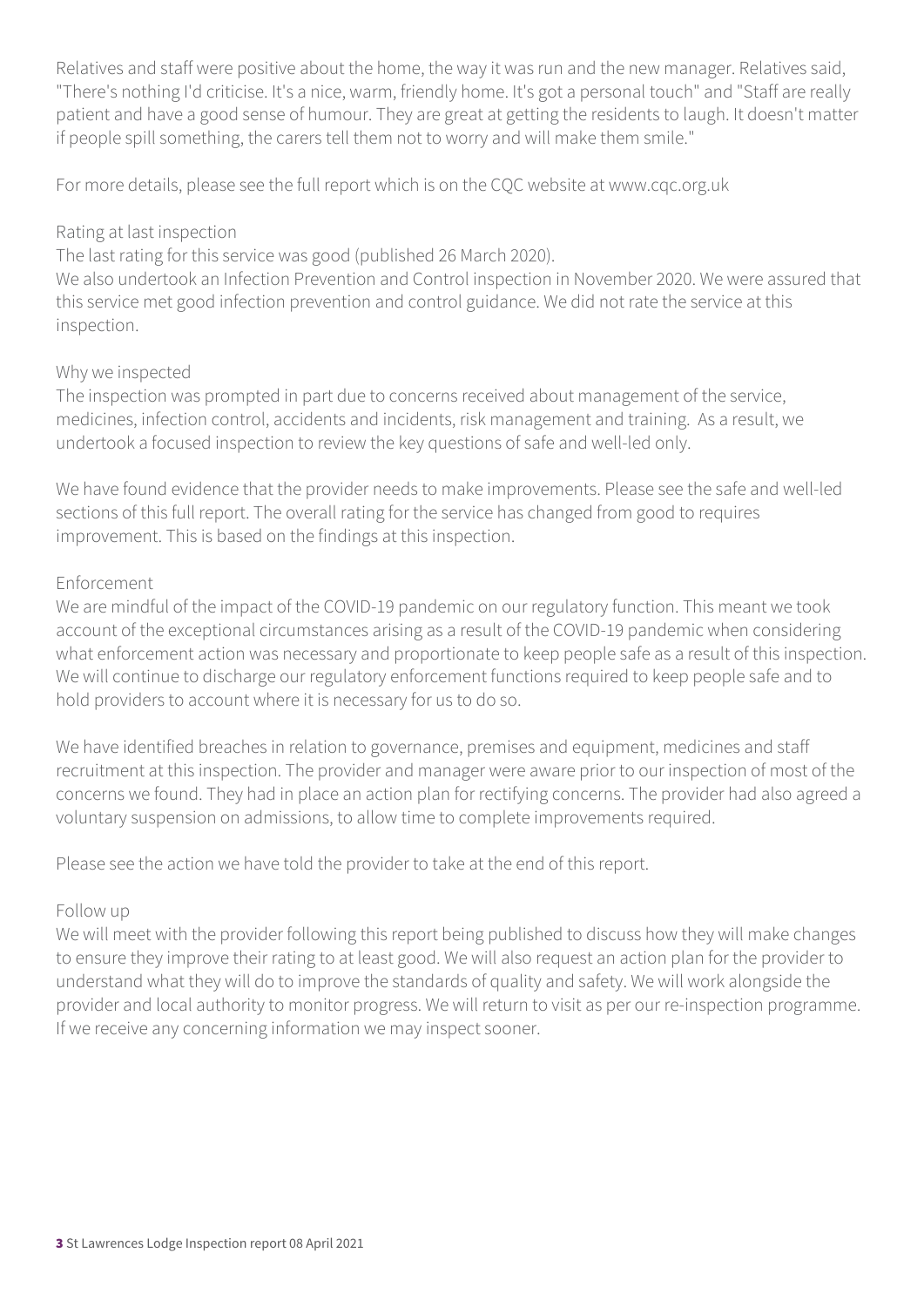### The five questions we ask about services and what we found

We always ask the following five questions of services.

| Is the service safe?                    | Requires Improvement |
|-----------------------------------------|----------------------|
| The service was not always safe.        |                      |
| Details are in our safe findings below. |                      |
|                                         |                      |
| Is the service well-led?                | Requires Improvement |
| The service was not always well-led.    |                      |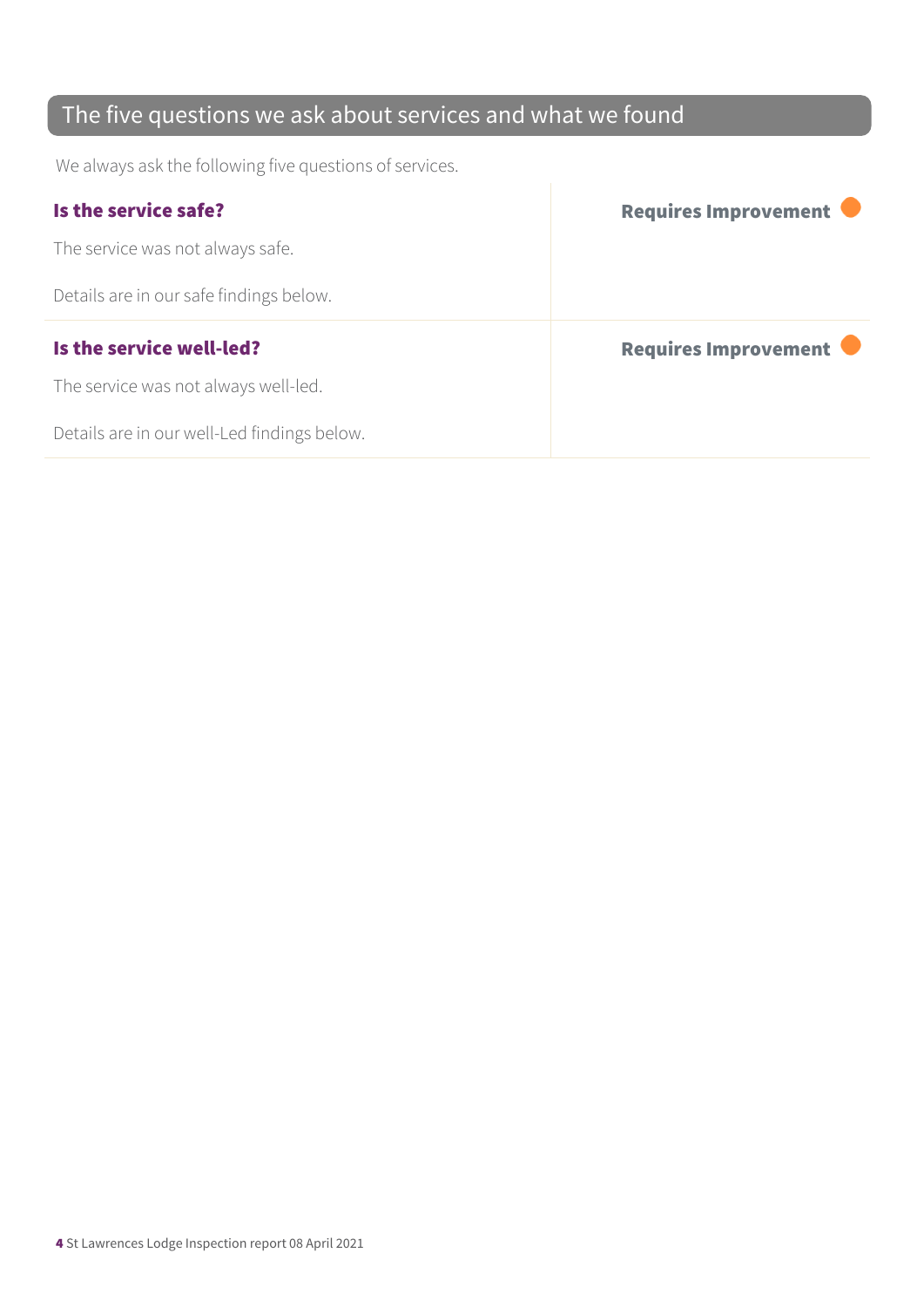

# St Lawrences Lodge Detailed findings

## Background to this inspection

#### The inspection

We carried out this inspection under Section 60 of the Health and Social Care Act 2008 (the Act) as part of our regulatory functions. We checked whether the provider was meeting the legal requirements and regulations associated with the Act. We looked at the overall quality of the service and provided a rating for the service under the Care Act 2014.

As part of this inspection we also looked at the infection control and prevention measures in place. This was conducted so we can understand the preparedness of the service in preventing or managing an infection outbreak, and to identify good practice we can share with other services.

#### Inspection team

The inspection was undertaken by one inspector who visited the service and another inspector who made supplementary telephone calls. We spoke by telephone with staff and relatives of people living at St Lawrences Lodge.

#### Service and service type

St Lawrence's Lodge is a 'care home'. People in care homes receive accommodation and nursing or personal care as a single package under one contractual agreement. CQC regulates both the premises and the care provided, and both were looked at during this inspection.

At the time of the inspection the service did not have a manager registered with the Care Quality Commission. A registered manager and the provider are legally responsible for how the service is run and for the quality and safety of the care provided

Notice of inspection This inspection was unannounced.

#### What we did before the inspection

The provider was not asked to complete a provider information return prior to this inspection. This is information we require providers to send us to give some key information about the service, what the service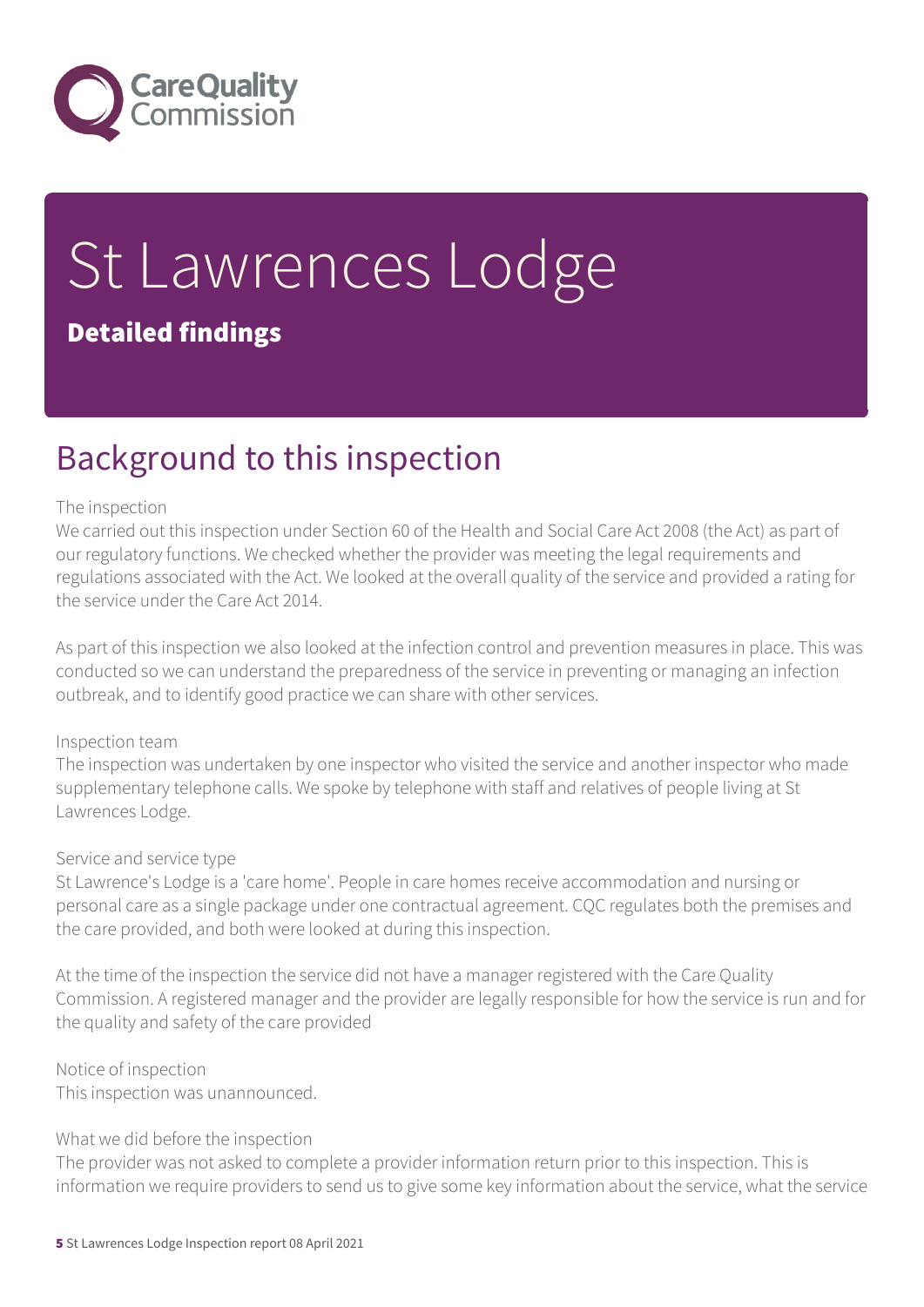does well and improvements they plan to make. We took this into account when we inspected the service and made the judgements in this report. We reviewed all the information we held about the service including statutory notifications the service has sent and feedback we had received. We contacted the local authority for additional information and feedback. We used all of this information to plan our inspection. We used all of this information to plan our inspection.

#### During the inspection

We spoke with three relatives about their experience of the care provided. We spoke with the provider, manager and 4 members of staff.

We reviewed a range of records relating to the concerns raised and the management of the service. These included care records, medicines records, records relating to staff training and supervision, building maintenance, cleaning and equipment checks, accident and incidents and safeguarding logs and policies and procedures for infection control. A variety of records relating to the management of the service, including policies and procedures were reviewed.

#### After the inspection

We continued to seek clarification from the manager to validate evidence found.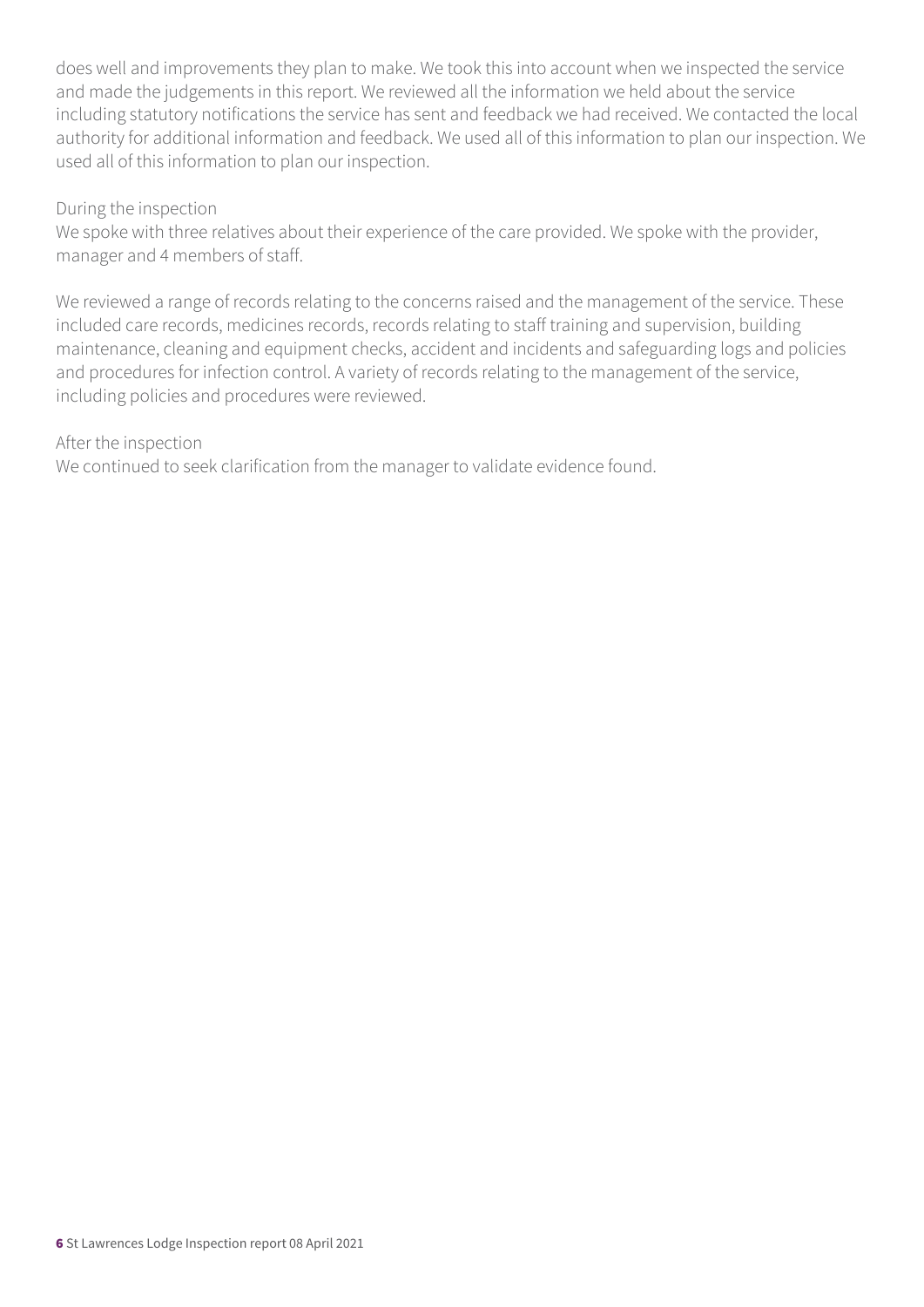### Is the service safe?

# Our findings

Safe – this means we looked for evidence that people were protected from abuse and avoidable harm.

At the last inspection this key question was rated as requires improvement. At this inspection this key question has remained the same. This meant some aspects of the service were not always safe and there was limited assurance about safety. There was an increased risk that people could be harmed.

#### Assessing risk, safety monitoring and management

● Staff training in relation to fire safety and risk management was not up to date. Safety checks of the building and equipment were completed. This included water temperature checks, fire safety equipment, gas and electricity, window restrictors and infection control. The fire safety equipment had been serviced and checked as required, but the fire risk assessment was due for review in July 2020 and had not been completed. There was work outstanding on the electrical system. The provider's audit process was not sufficiently robust to ensure such checks were completed therefore safety issues had been left unnoticed.

The provider had failed to ensure the premises were properly maintained. The issues described above demonstrates a breach of Regulation 15 (Premises and Equipment) of the Health and Social Care Act 2008 (Regulated Activities) Regulations 2014.

Following our inspection, the provider confirmed that fire safety awareness training had been completed and arrangements had been made for the fire risk assessment to be reviewed the week after our inspection. They also confirmed that they had requested the outstanding work on the electrical system to be undertaken.

#### Staffing and recruitment

● Systems in place for staff recruitment were not sufficiently robust. Staff files did not all contain the necessary pre-employment checks to ensure fit and proper people were employed.

● Staff files contained the required checks of staff identity, but reasons for leaving previous employment had not always been sought. Full employment histories had not been obtained, gaps in employment had not been explored. References had not always been appropriately sought from previous care settings.

All the required checks on staff had not been completed before staff started to work at the home. This was a breach of regulation 19 (Fit and Proper Persons Employed) of the Health and Social Care Act 2008 (Regulated Activities) Regulations 2014.

● There were sufficient staff to meet peoples' needs. Staff knew people well, interactions were friendly, caring and unrushed. Staff said, "We've got plenty of staff" and "We've got enough staff. There are times when we're busy but we just help each other."

#### Using medicines safely

● System were in place to ensure medicines were received, stored and administered safely. There was a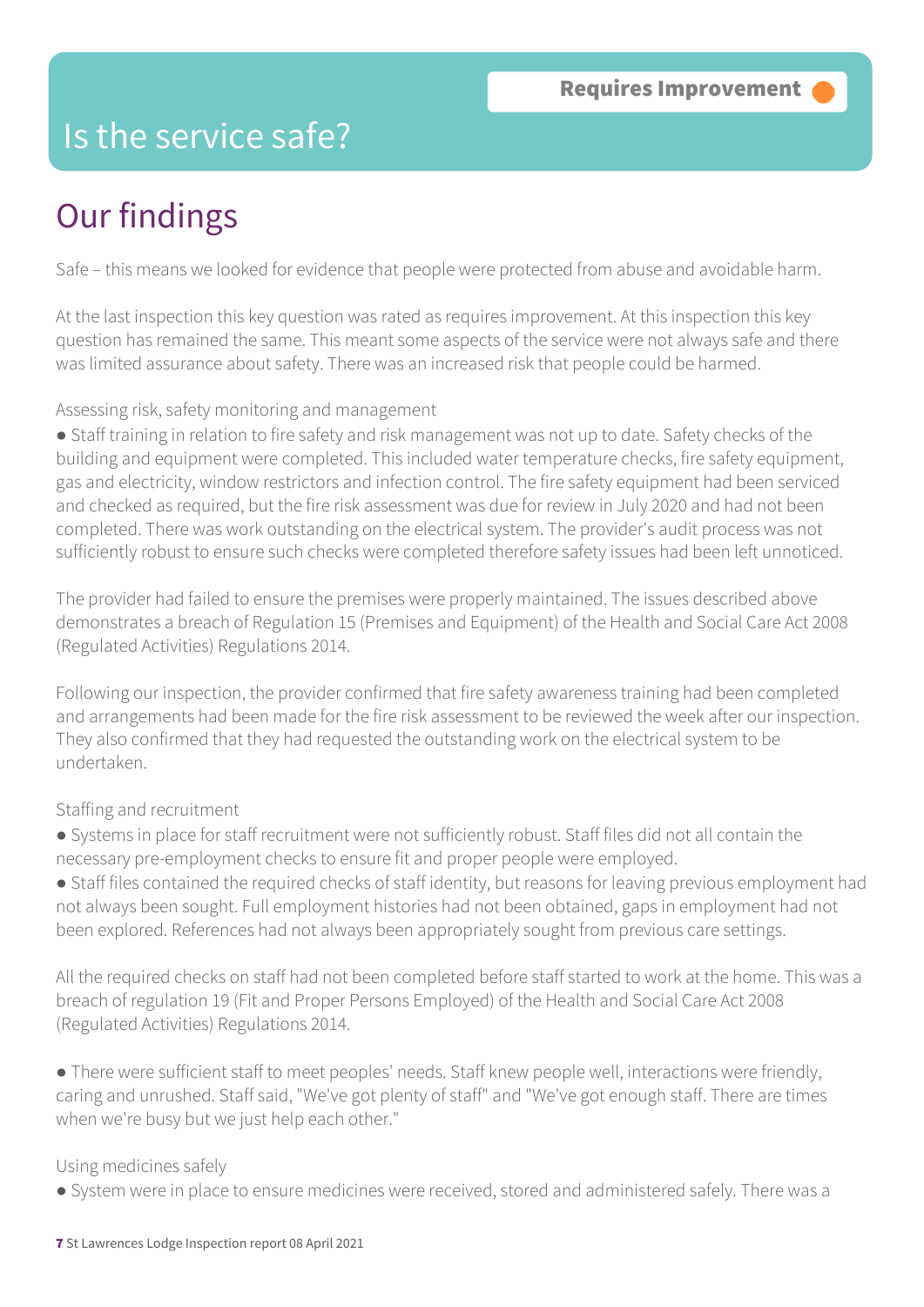designated medicines room where medicines were being stored securely. Temperature checks were in place. All medicines administration records (MAR) were fully completed. A relative told us, "We've had no issues with medicines. [My relative] gets what they need."

● Records were not always sufficiently detailed. Instruction for administration of 'as required' medicines (PRN) were not detailed, there were not specific directions or body maps showing staff where topical creams should be applied. Eye drops and creams were not dated on opening, the system for returning excess stock was not being followed correctly.

We found no evidence that people had been harmed however, systems were either not in place or robust enough to demonstrate medicines were effectively managed. This placed people at risk of harm. This was a breach of regulation 12 (Safe Care and Treatment) of the Health and Social Care Act 2008 (Regulated Activities) Regulations 2014.

On the first day of our inspection the provider had arranged for a pharmacist to audit medicines and medicines administration systems. We saw a detailed action plan had been developed. Staff had also been given additional training.

● Risk management plans were in place to guide staff on the action to take to mitigate risks. Some were well written and provided staff with clear guidance, whilst others failed to accurately reflect the care and support people were receiving or that they required. Some records were not dated, lacked evidence of review and were not always updated as people's needs changed. System for falls management were in place regarding medical support and follow up monitoring. These records were not always completed. One person had had a number of recent falls. Evidence supported that appropriate treatment was sought and action taken to mitigate future risk including falls team referrals and equipment, but risk plans had not been updated to indicate their current risk of falls. We have addressed this in the well-led section of this report.

● All care records were in the process of being reviewed and updated. We found plans that had been updated were detailed and gave staff sufficient accurate detail to guide them on the care and support people needed.

● Whilst some staff training needed updating, staff were positive about the training they had received. They said, "I've have up to date moving and handling training and feel safe doing it" and "We've got one person who has [specific needs] but we have had training in their condition and signs to look out for and what to do if they are not right."

● Staff knew people well and told us they were informed when people's needs changed. One staff member said, "We have a good handover at the end of every shift, so we all know how the residents are when we start." Relatives told us that staff knew their family members well, "They are just like a little family in there. Having [my relative] in there is a big relief for me."

Systems and processes to safeguard people from the risk of abuse

• There were policies and procedures to guide staff on safeguarding people from abuse.

● Staff had received training in safeguarding people from abuse although several staff needed training in this area at the time of inspection. This was detailed in an action plan developed with the local authority. Staff we spoke with were aware of whistleblowing and their responsibilities. They knew how to raise any concerns they had. Staff were confident any concerns they raised would be dealt with properly. They said, "I can speak to [the manager] about anything", "We are a happy team. We can raise anything, and it just gets sorted" and "I know who to speak to if I think something isn't right." Relatives said, "Absolutely [my relative] is safe. I've never been worried" and "We can raise any concerns or make suggestions and know they will be dealt with."

Preventing and controlling infection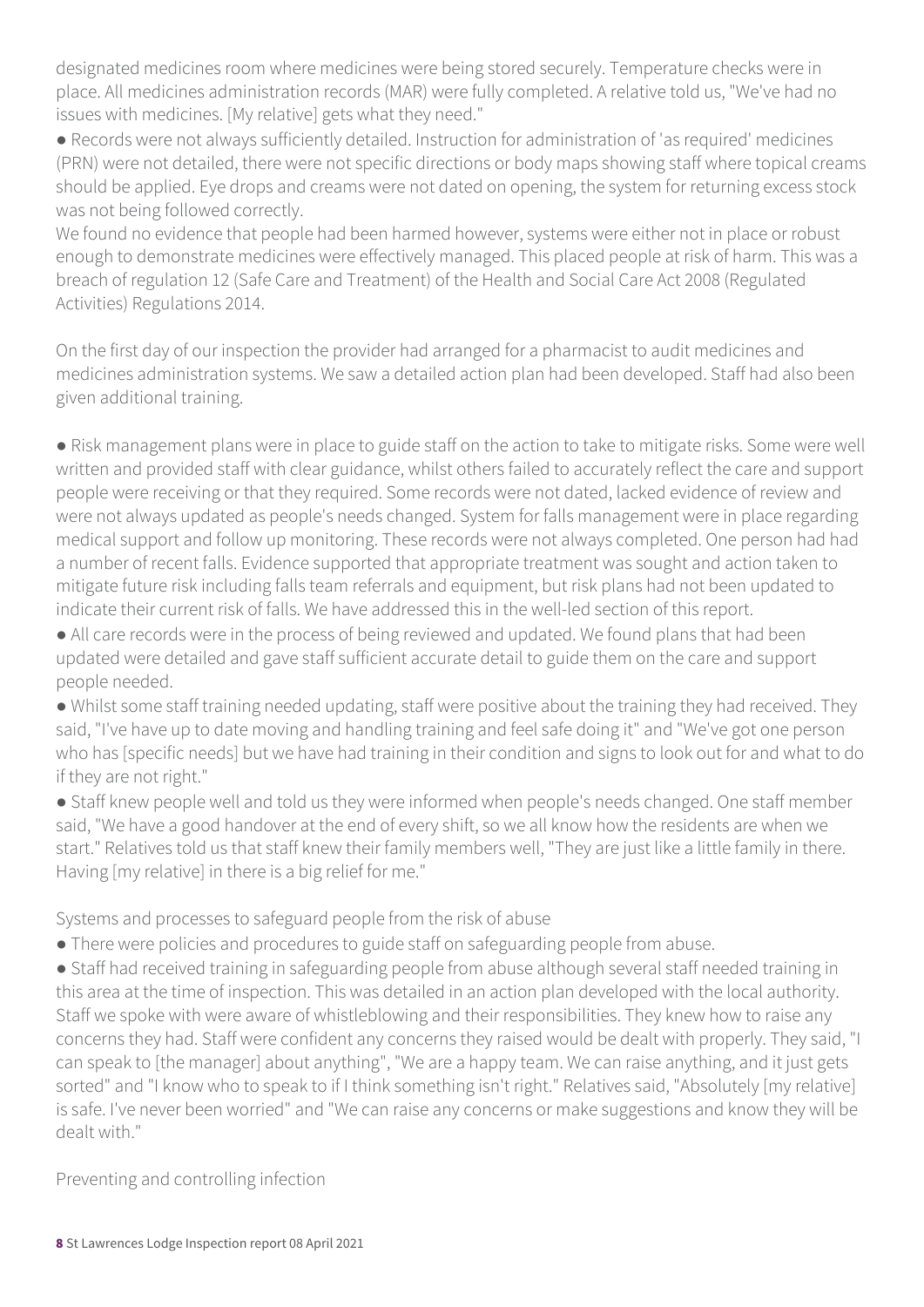- We were assured that the provider was preventing visitors from catching and spreading infections.
- We were assured that the provider was meeting shielding and social distancing rules.
- We were assured that the provider was admitting people safely to the service.
- We were assured that the provider was using PPE effectively and safely.
- We were assured that the provider was accessing testing for people using the service and staff.

● We were assured that the provider was promoting safety through the layout and hygiene practices of the premises.

● We were assured that the provider was making sure infection outbreaks can be effectively prevented or managed.

● We were assured that the provider's infection prevention and control policy was up to date.

#### Learning lessons when things go wrong

● Records were kept of accidents and incidents that occurred to people who used the service and to staff. They included what action had been taken and any medical support that had been sought.

● These were not always analysed to identify action, patterns or themes that could prevent future risk. We have addressed this in the well-led section of this report.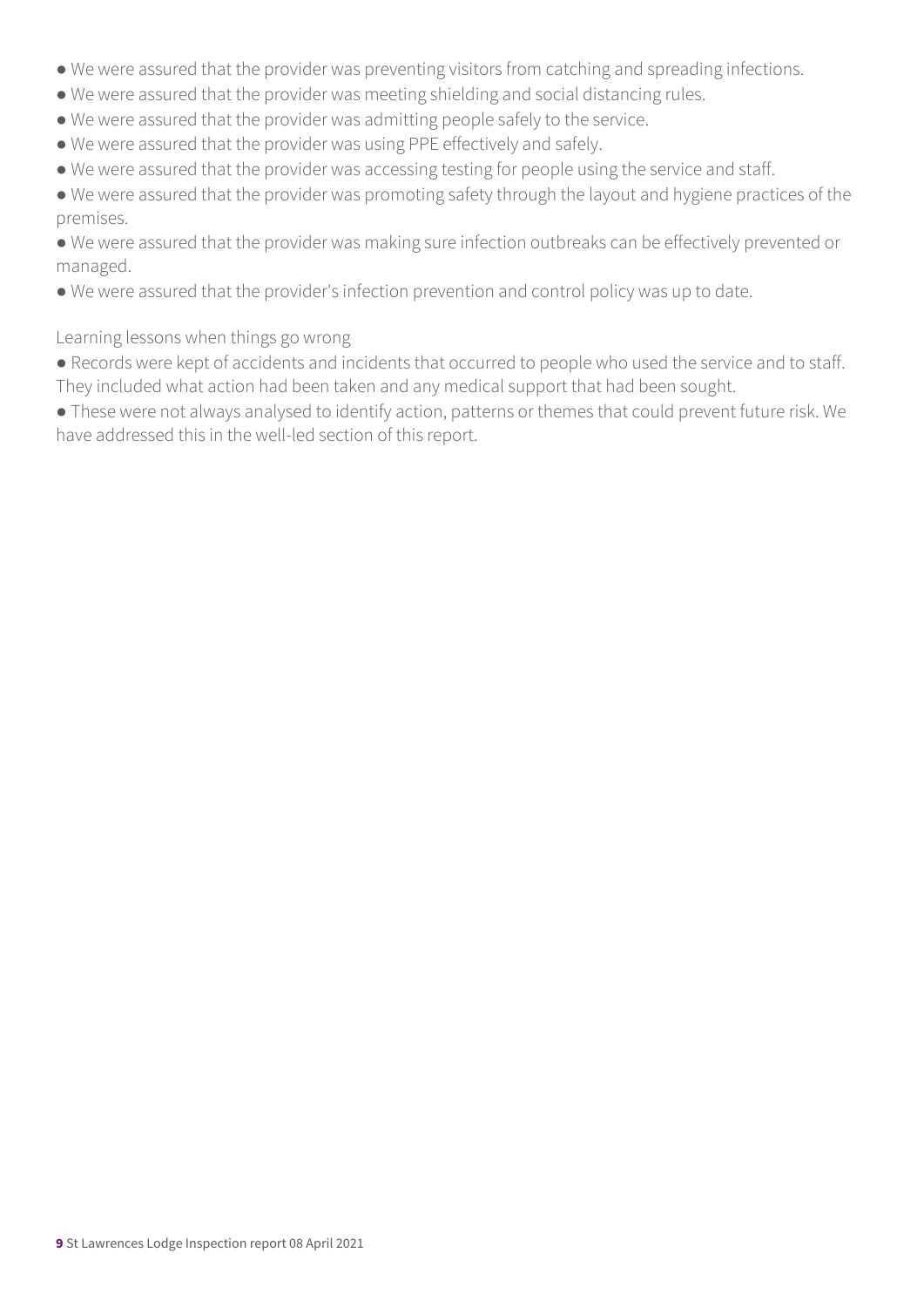### Is the service well-led?

## Our findings

Well-Led – this means we looked for evidence that service leadership, management and governance assured high-quality, person-centred care; supported learning and innovation; and promoted an open, fair culture.

At the last inspection this key question was rated as good. At this inspection this key question has now deteriorated to requires improvement. This meant the service management and leadership was inconsistent. Leaders and the culture they created did not always support the delivery of high-quality, person-centred care.

Managers and staff being clear about their roles, and understanding quality performance, risks and regulatory requirements; Continuous learning and improving care

- Systems in place for the oversight and monitoring of the service were not sufficiently robust. We found shortfalls around medicines management, training, risk management and record keeping, recruitment and premises safety that could place people at risk of not receiving proper and safe care.
- Accidents and incidents were not consistently analysed to identify action, patterns or themes that could prevent future risk.

The provider had failed to ensure systems for governance and oversight were sufficiently robust and effective to identify shortfalls and drive improvement in the service. This placed people at risk of harm. This was a breach of regulation 17 (Good Governance) of the Health and Social Care Act 2008 (Regulated Activities) Regulations 2014.

The provider and manager were aware prior to our inspection of most of the concerns we found. They had in place an action plan for rectifying concerns. The provider had also agreed a voluntary suspension on admissions, to allow time to complete the improvements required.

• The service had a range of policies and procedures to guide staff on what was expected of them in their roles.

● The service is required to have a registered manager in place. A registered manager is a person who has registered with the Care Quality Commission to manage the service. Like registered providers, they are 'registered persons'. Registered persons have legal responsibility for meeting the requirements in the Health and Social Care Act 2008 and associated regulations about how the service is run. The service did not have a registered manager. The last registered manager had deregistered in July 2020. A manager was in post but CQC had not received an application to register a manager for this location. This situation is a ratings limiter for the well-led key question. The rating in these circumstances cannot be above requires improvement in well-led.

● Everyone we spoke with was positive about the manager and the way the service was run. Relative's said, "The manager is really caring. They showed us round before [my relative] moved in and they were a big part in us deciding it was the right place." Staff told us, "What [the manager] has done in the last year is incredible. They deserve a medal."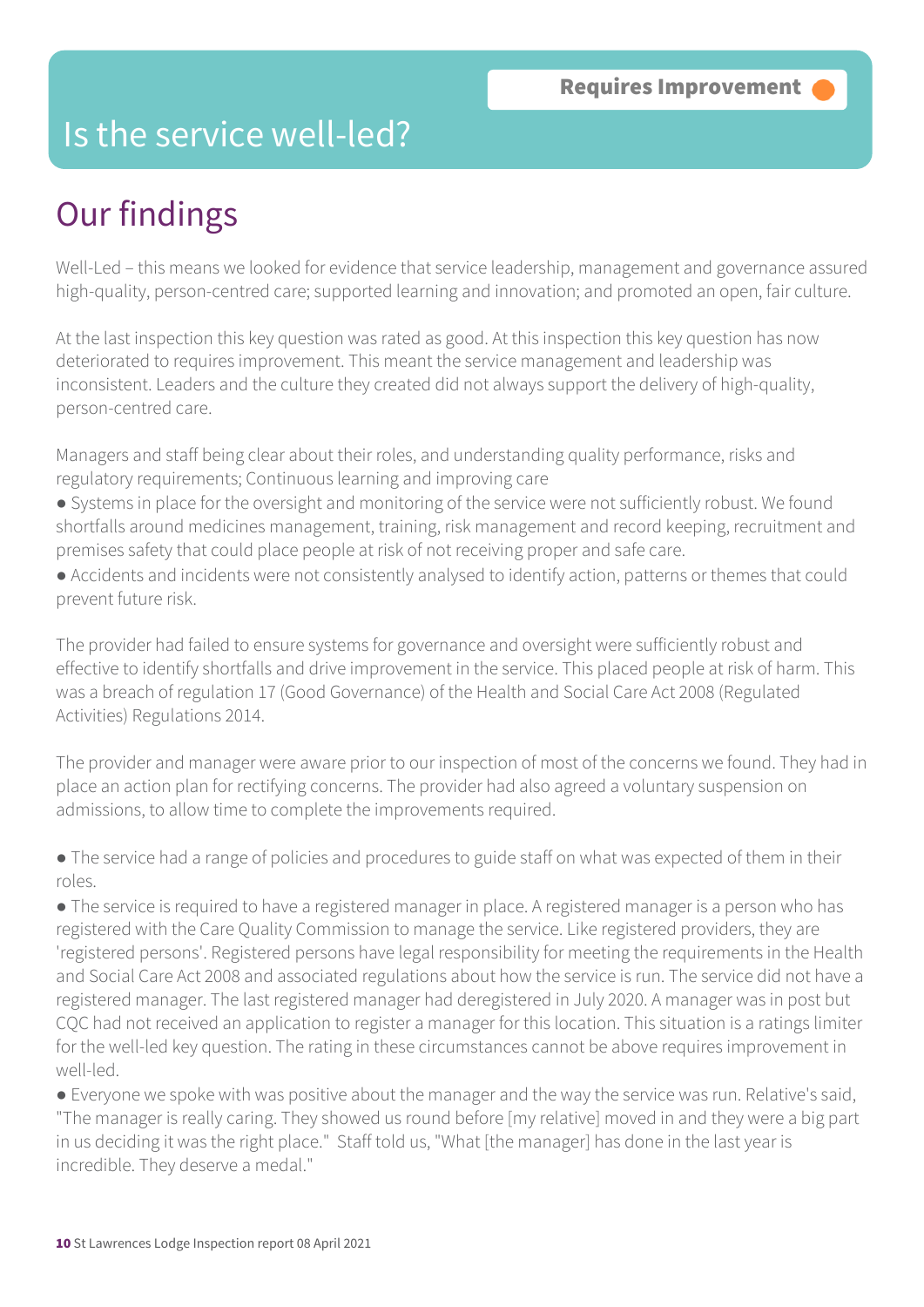Promoting a positive culture that is person-centred, open, inclusive and empowering, which achieves good outcomes for people; Engaging and involving people using the service, the public and staff, fully considering their equality characteristics; Working in partnership with others

● Due to the Covid-19 pandemic staff and relatives' meetings had not been held. Relatives told us the manager and staff had found ways of keeping them involved and informed. They said, "The staff have gone out of their way to make sure we can speak to [my relative]", "The manager has been brilliant in keeping us involved", "We can ring at any time" and "Now we can visit it has meant a lot." One relative said, "I haven't been invited to any organised meetings, but they ask me if I think things are ok or could be improved. I would just phone and tell them rather than wait for a meeting anyway."

● People were well presented, appeared happy and relaxed. Staff interactions were very friendly and caring. Feedback about the service from relatives was very positive. They said, "The staff in the home tried to organise video calls for [my relative] but they found it confusing so the staff arranged window visits as soon as they could. Even if [my relative] isn't engaging with me I can see they are safe and happy" and "They have taken videos of [my relative] singing and sent them to me. It's lovely to see them happy" and "I couldn't ask anything more of them."

● During the pandemic team meetings had not happened as often as they had before. We saw that dates had now been set. Staff said, "We are a happy team. We can raise anything and it just gets sorted" and "We have team meetings but we don't have to wait if we want to raise something, we can just say."

How the provider understands and acts on the duty of candour, which is their legal responsibility to be open and honest with people when something goes wrong

● The provider had submitted statutory notifications to the CQC as required. Statutory notifications are certain changes, events and incidents that the Registered providers must notify us about that affect their service or the people who use it.

● The rating from the last comprehensive inspection was displayed in the entrance hall and on the providers website.

● Relatives told us they were kept informed of important events concerning their family members. They said, "They ring me every day to let me know how [my relative] is. They don't just tell me good things, they say if they are under the weather and whenever they have had to phone the GP" and "The communication is really good. When [my relative] wasn't well they phoned me every day with an update."